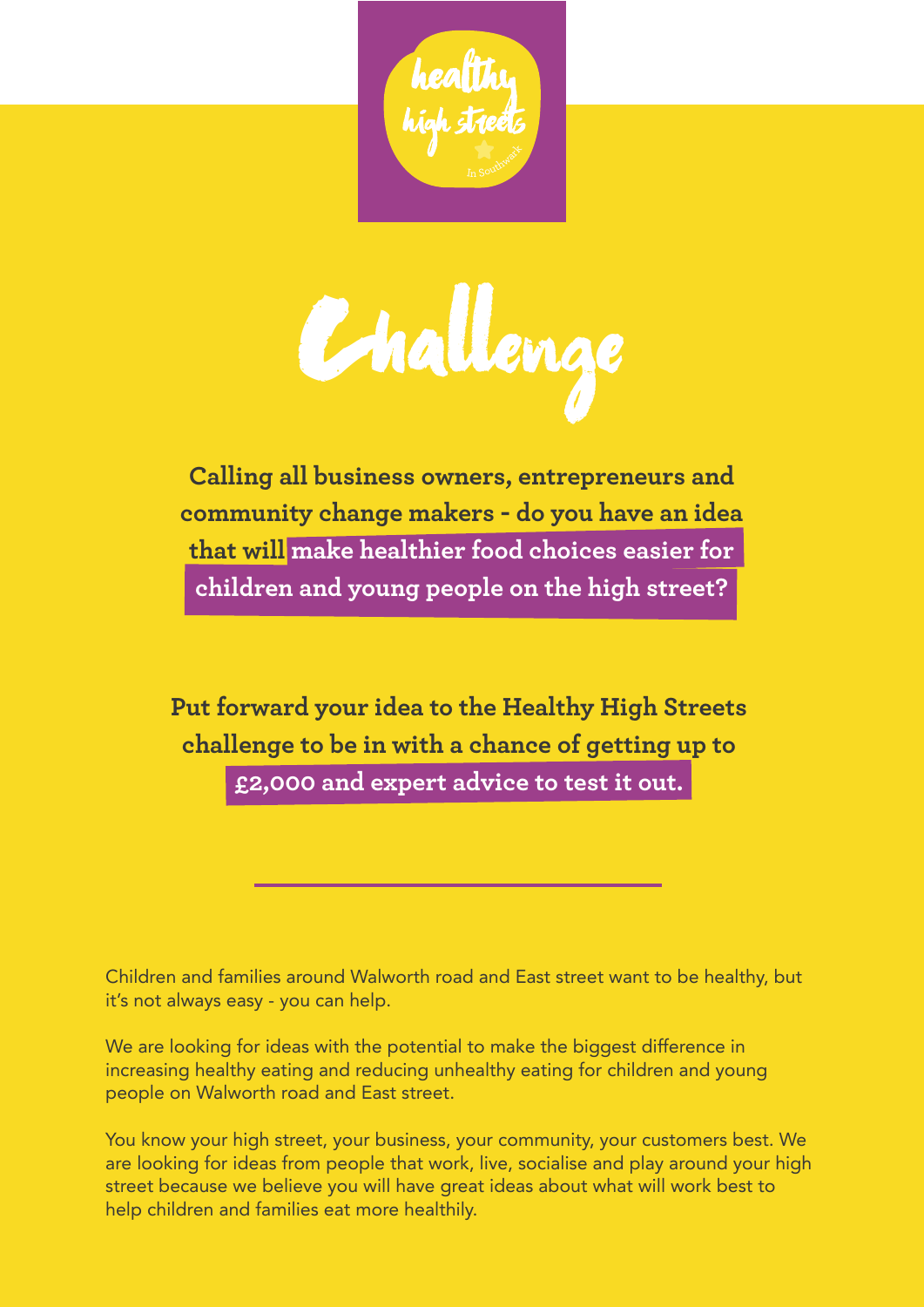# **Why should I take part?**

Taking part in the challenge is a chance to try something new and make a difference in your community.

If you are a business then taking part could raise your profile, help you get to know your customers and community better, bring you more customers, increase your profit.

# **Who can submit an idea?**

Anyone. Businesses, groups of businesses, social enterprises, individuals and organisations can apply - on their own or in teams with others.

# **The best ideas**

The person, team or teams that have the best idea or ideas will be given up to £2,000 to try the idea out for nine weeks.

We also have experts to help you develop and test your idea to find out how successful it could be, as well as promoting you and your idea.

If the ideas that are tested on the high street are successful they could go on to get further funding.

We are looking for the idea or ideas that have the most potential to:

**Make a difference** - helping children and families make more healthy and less unhealthy food choices.

Be possible - we encourage ambitious and creative ideas; we also want to know that they can be realistically set up and tested quickly.

Be long lasting - ideas need to have a good chance of making a difference into the future.

**Spread -** we encourage ideas which are fairly simple to understand and easy to get up and running. This way they can be adopted by other businesses, high streets or communities.

# **How does the challenge work?**

# $\sqrt{1}$

### **Step 1 - Come to our ideas event**

Sign up for the ideas event, which will be held close to the high street at 55 East on 14th November. At this event you will have the chance to find out what local residents think about healthy food on the high street, learn from examples of ideas from elsewhere and develop your idea with support from experts. Come along with your own idea, or join us to meet others to work on ideas together.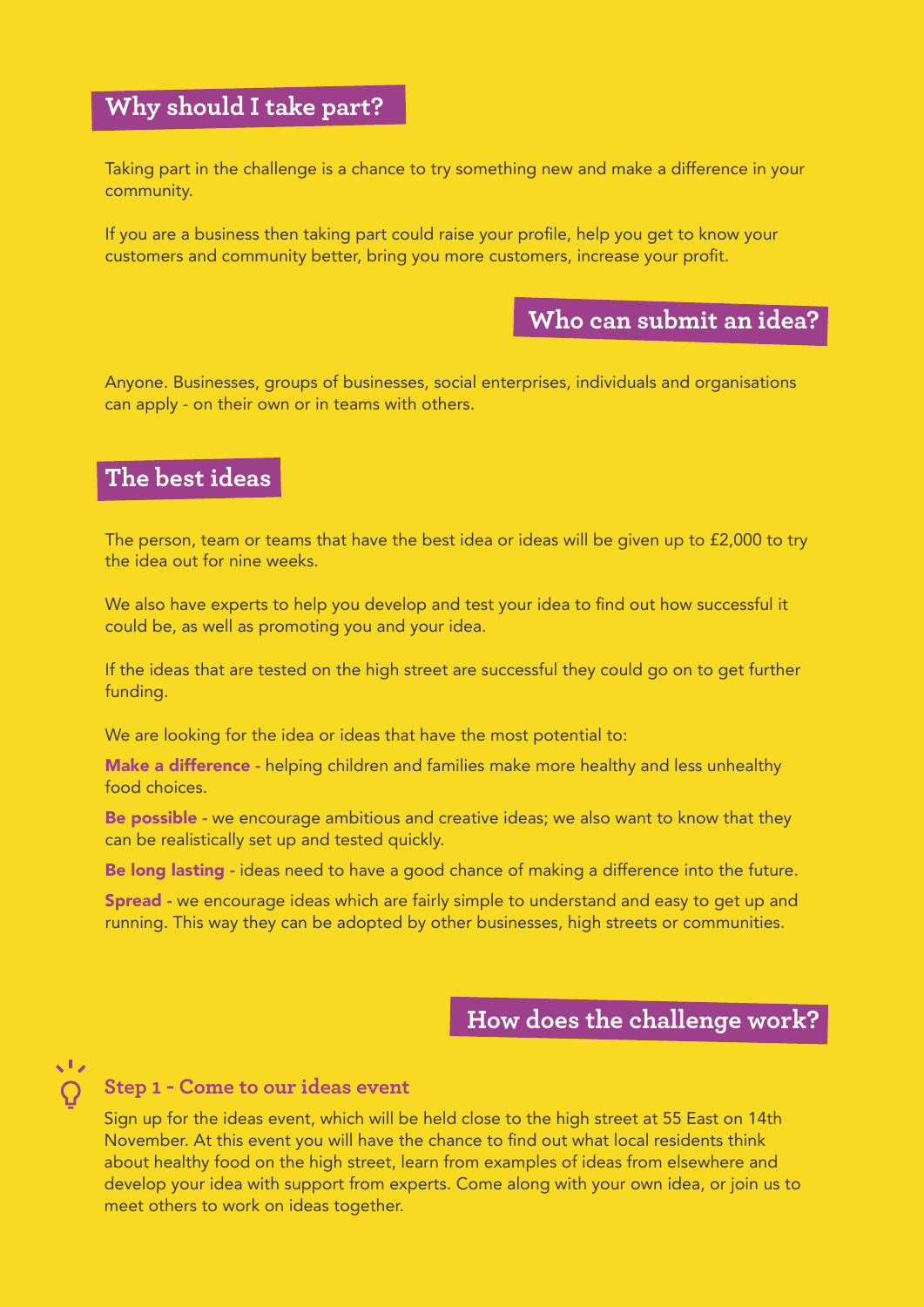## **Step 2 - Send us your ideas**

Please send us your idea using [this form by 27th November 12 noon](https://vickip.typeform.com/to/qaH6oa). The form just asks you a few questions about who you are, what your idea is, why you think it will work and what is needed to make it happen. Please contact Sonia Kneepkens (sonia.kneepkens@ innovationunit.org; 020 7250 8094) if you need any help, or if you need to send us your idea another way (for example via a video if completing the form isn't possible).

## **Step 3 - Choose the best ideas**

The people behind the best ideas will have the chance to tell local people and businesses and our judges about the idea at a second event. Even if you haven't been invited to present your idea at this event you will still be able to come along and say which of the other ideas you think are best.

The judges will listen to the ideas, get local opinions on which are best, and then chose the most promising idea. They will decide on which ideas have the most potential to:

#### Make a difference

Judges will look out for ways that the idea makes healthy choices easier, which could mean healthier choices being more visible, easier to get to, cheaper, or more attractive to children and families. Judges will also look out for ways that the idea could lead to people making less unhealthy choices, such as less unhealthy options being available or being harder to get to. Judges will look for changes to the way things already happen. They will also look at any information you have to suggest your idea could work - for example feedback from customers or what you've noticed about the choices people make.

#### Be possible

The best ideas won't need lots of permissions and regulation. There will be realistic chances of the idea being paid for, set-up and managed quickly. It's good if you can show that you already have people who are interested in getting involved - eg. to help you set up the idea, to use it, or as customers. This doesn't mean ideas can't be really ambitious and creative, they should just be realistic too.

#### Be long-lasting

Ideas need to have a good chance of making a difference into the future.

#### Spread

Judges are looking for ideas that could work on a bigger scale or be copied by other businesses, high streets or communities, which is more likely if the idea is fairly simple to understand and easy to get up and running.

#### **Step 4 - Promote & test out the best idea or ideas**

The winning team or teams will get advice and up to £2,000 to help them test the idea for **£**a minimum of nine weeks on the high street. We will also promote the best idea or ideas locally and beyond.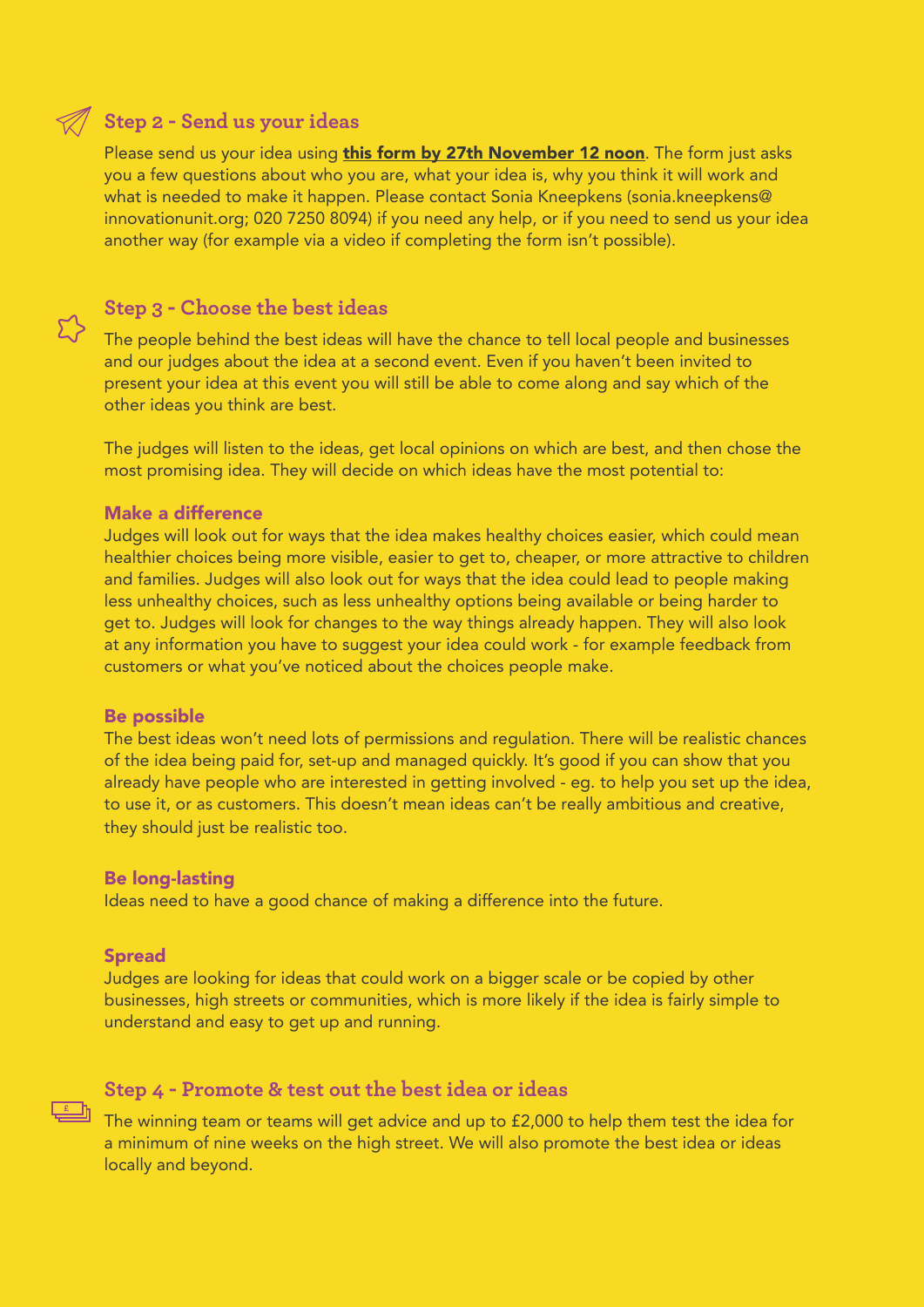## **Who we are**

We are Healthy London Partnership, Guy's and St Thomas' Charity, Battersea Power Station Foundation, Haringey, Lambeth and Southwark Councils, and the Innovation Unit. Together we are running the Healthy High Streets project on three of London's high streets to transform the way people make food choices and to make it easier for children and young people to eat healthily.

## **FAQ**

**Q** What do we mean by 'healthier choice'?

**A** By healthier we mean choosing food that is more nutritious and lower in calories, saturated fat, sugar and/or salt. Ideas might also involve making healthier choices related to physical activity, alongside food choices.

**Q** What children do the ideas have to have an impact on?

**A** For this challenge ideas can focus on any age children, from early years through to primary-school aged children and adolescents. What we're interested in is the level of impact an idea could have.

**Q** What can I spend the money on if my idea is chosen?

**A** The money is to help you test out your idea on the high street; to help cover any expenses you might have, for example buying new equipment or marketing your idea.

**Q** Do I have to be based on Walworth road and East street to apply?

**A** No, you can be based anywhere in the UK. We recommend though if you are based outside of the local area that you partner up with local people and/or businesses to give your idea a better chance of working in that area.

**Q** Can I apply as an individual?

**A** Yes, although we strongly recommend you at least talk with others in the community, especially local businesses, to partner-up on your idea and to help demonstrate that it could work.